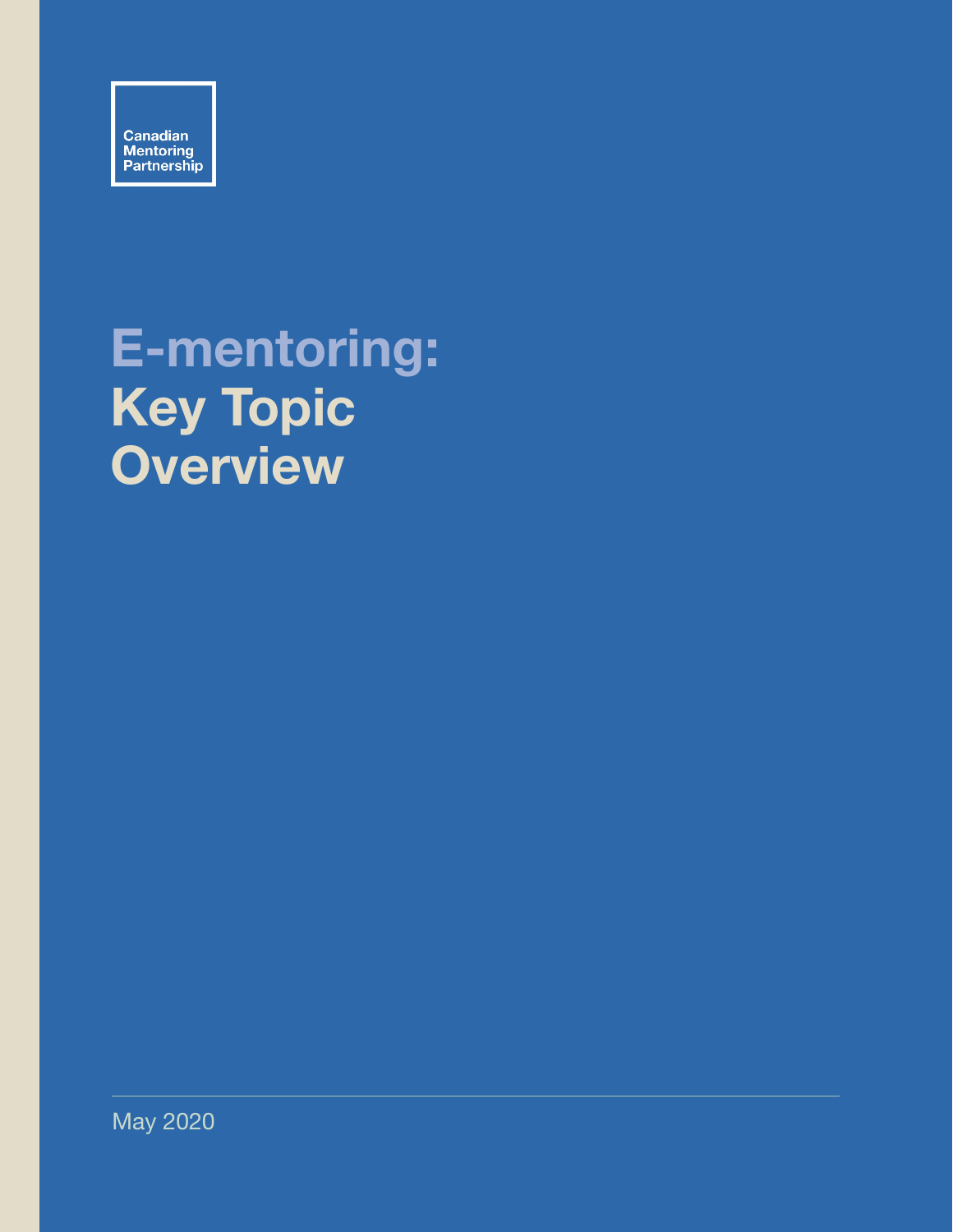The Canadian Mentoring Partnership is a coalition of organizations that provide youth mentoring. Our goal is to build sector capacity to expand access to mentoring across Canada. Our work is focused in four areas: research, technology, public education and development of regional networks.

Author: Véronique Church-Duplessis, Director of Research and Evaluation

Canadian Mentoring Partnership May 2020 Version 1.0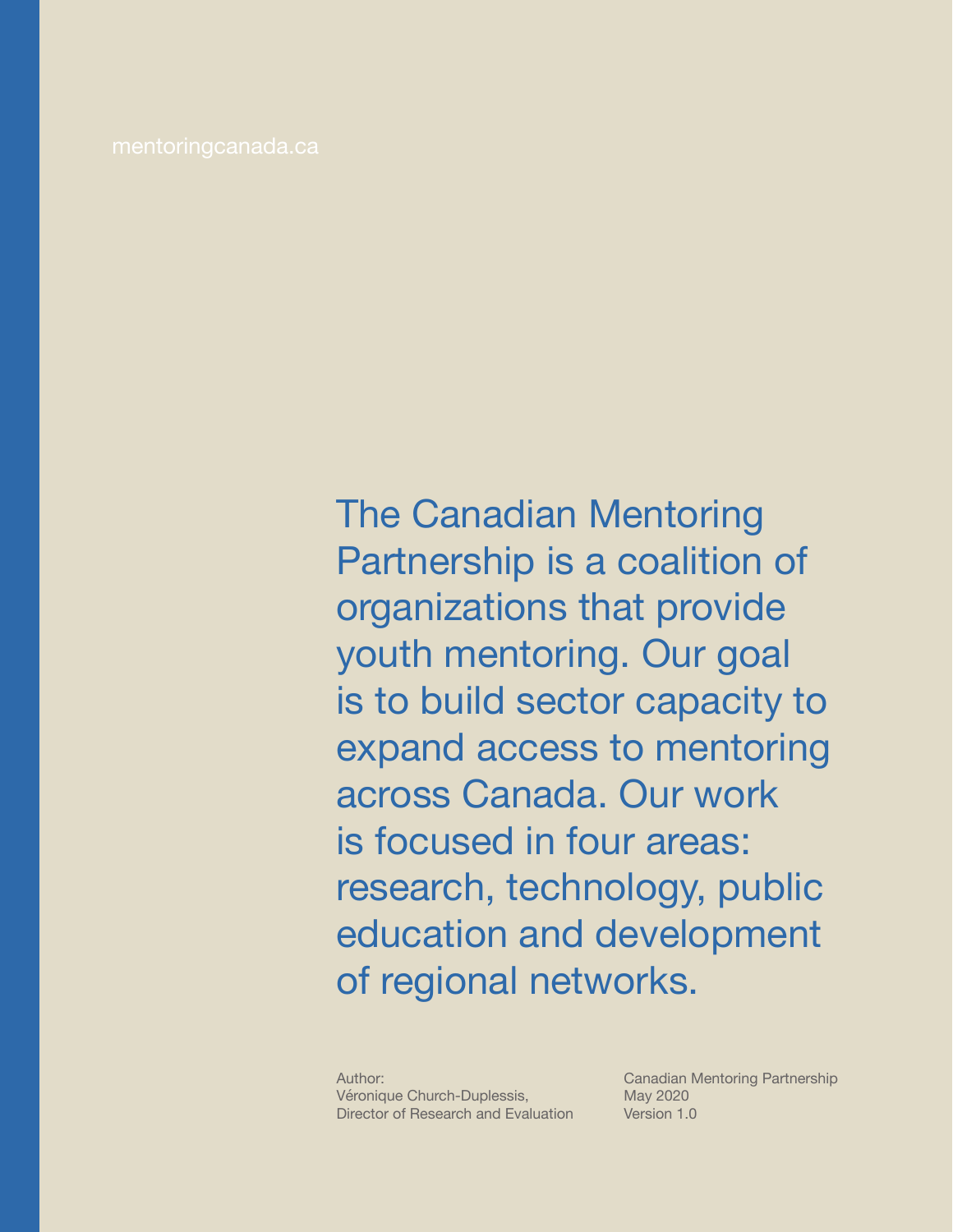## Table of Contents

| Introduction                                            | 4              |
|---------------------------------------------------------|----------------|
| 1. E-mentoring background information                   | 5              |
| <b>Benefits</b>                                         | 5              |
| Challenges                                              | 5              |
| E-mentoring program types                               | 6              |
| 2. E-mentoring research                                 | $\overline{7}$ |
| Moderating factors                                      | 7              |
| Mediating factors                                       | 8              |
| 3. E-mentoring principles and practices                 | 9              |
| Program design                                          | 9              |
| Selection of technology tool                            | 9              |
| Training                                                | 10             |
| Monitoring and evaluation                               | 11             |
| Policies and procedures                                 | 11             |
| Guiding questions for designing an e-mentoring program  |                |
| or to transition from in-person to virtual interactions | 12             |
| <b>Additional Resources</b>                             | 13             |
| Appendix A: Bandwidth and Immediacy Matrix              | 14             |
| <b>Notes</b>                                            | 15             |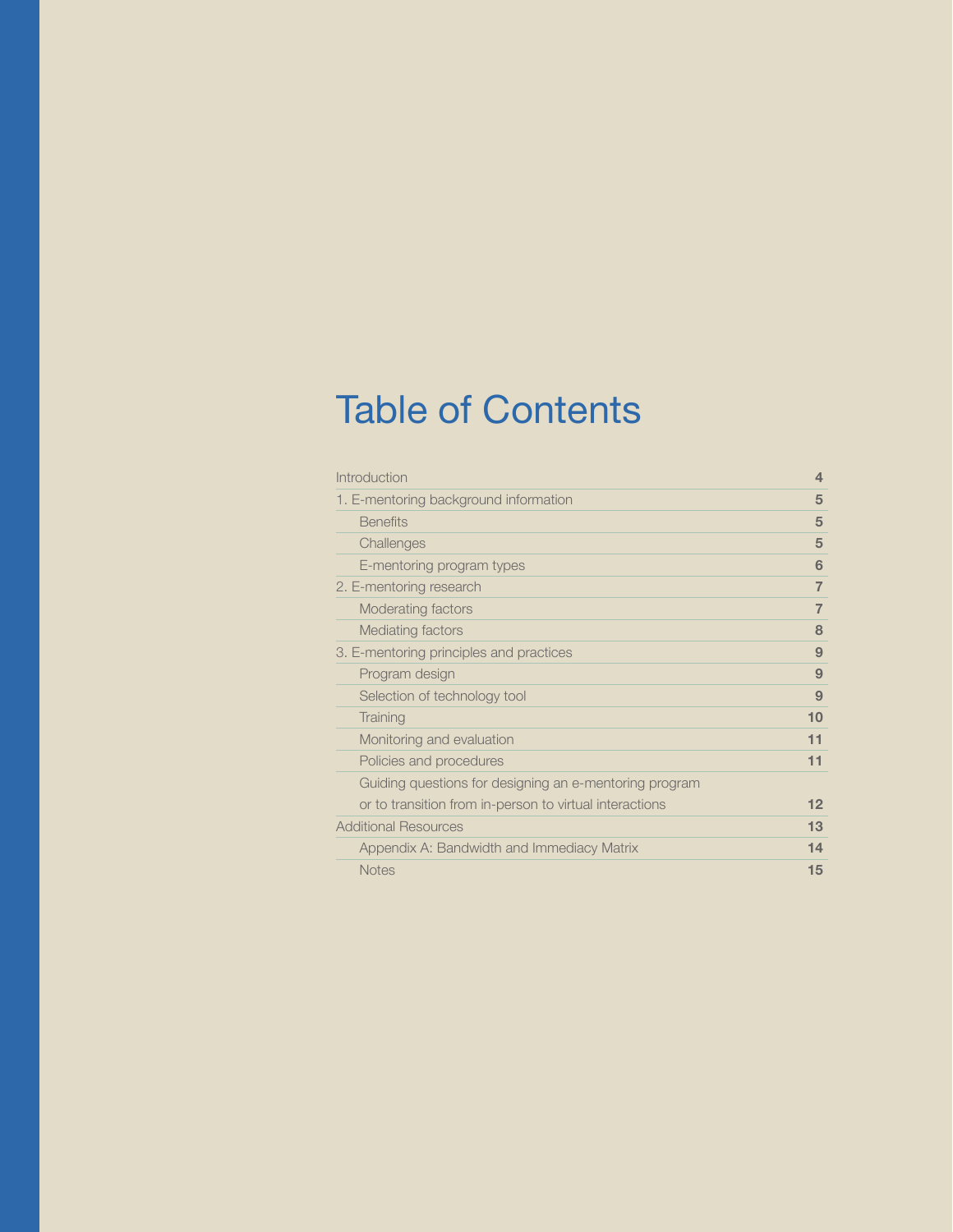### <span id="page-3-0"></span>Introduction

Mentoring programs that rely on virtual tools to facilitate exchanges between mentors and mentees have grown in popularity in recent years spurred by youth's interest in such opportunities and the increasing ubiquity of information and communication technology (ICT) such as smartphones, tablets, and computers. E-mentoring (also known as virtual mentoring) refers to mentoring programs where the relationships between mentors and mentees take place either partially or entirely online. ICT is a tool that mentoring programs can use to allow mentors and mentees to develop and sustain relationships remotely.

Just like in-person mentoring programs, virtual mentoring programs must identify program goals, recruit, screen, train, and match mentors and mentees, monitor and support matches, and facilitate match closure. Although the majority of recommended principles and practices for in-person mentoring programs also apply to e-mentoring programs, there are elements specific to the virtual context that mentoring service providers need to consider when designing and implementing e-mentoring programs.<sup>1</sup>

ICT is a critical tool to counter social isolation, especially in the context of the 2020 COVID-19 pandemic. Many in-person mentoring programs have taken steps to transition in-person relationships to the virtual space to keep mentors and mentees connected. When transitioning to virtual relationships, even if temporarily, programs need to take into consideration their capacity as well as that of their matches, the alignment of virtual interactions and ICT with their program goals, and how they can monitor and support matches. If physical distancing requirements persist, in-person programs may need to consider how to alter recruitment, training, and matching, monitoring, and closure processes to ensure their sustainability.

This e-mentoring key topic overview contains some background information on e-mentoring, including its benefits and challenges, an overview of the current research in the field, and some principles and practices and guiding questions for e-mentoring programs. E-mentoring is an emerging and growing field and the Canadian Mentoring Partnership needs your help to grow the evidence base, identify best practices, and strengthen the field.

**Together we can strengthen our practices and have a more positive impact on the young people in e-mentoring programs. Contact us at info.cmp@mentoringcanada.ca**

Let us know how we can improve the E-mentoring Key Topic Overview.

Share your e-mentoring experiences and insights with us.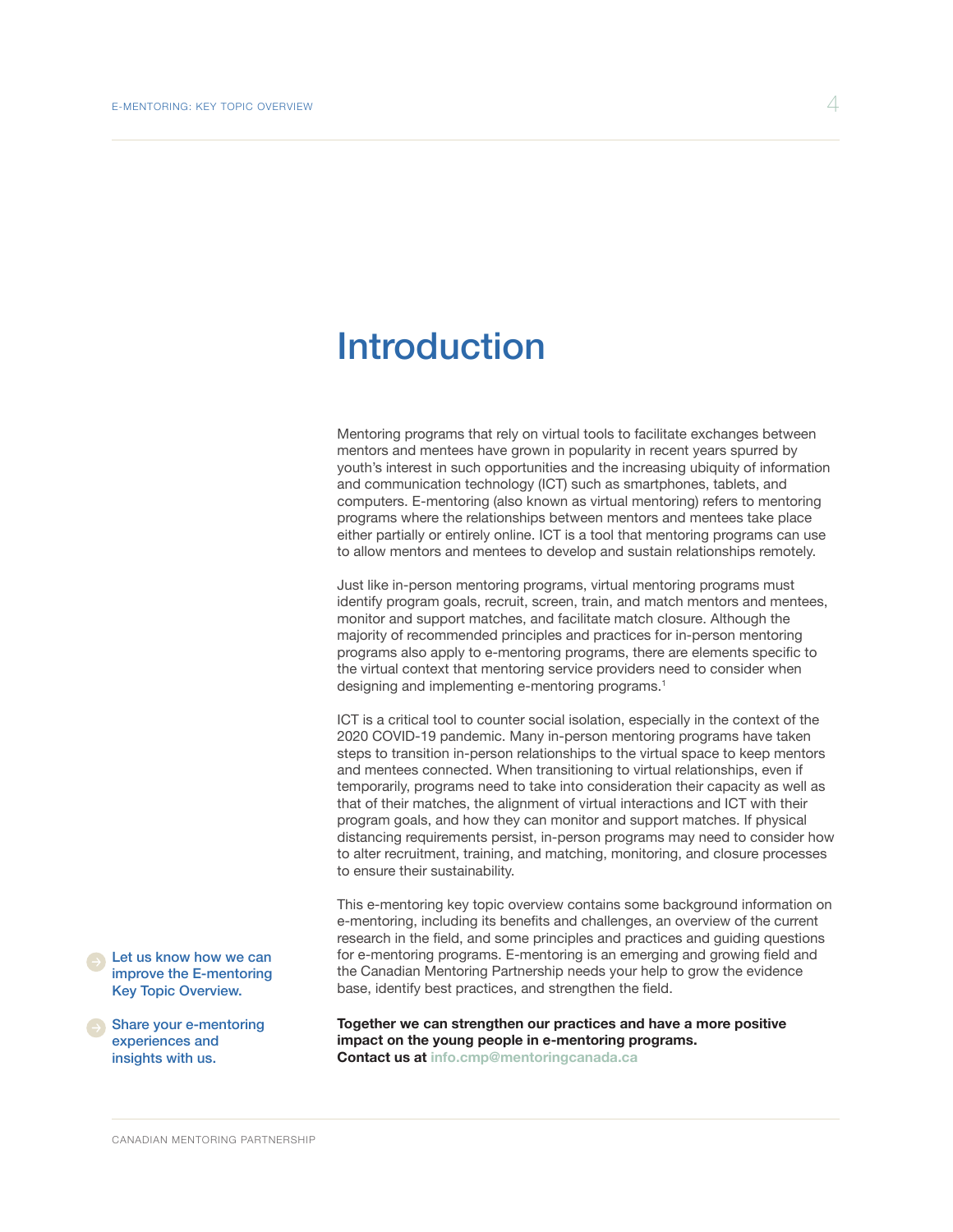### <span id="page-4-0"></span>1. E-mentoring background information

#### **Benefits**

E-mentoring programs help increase social capital and social supports for youth facing barriers that prevent them from accessing these supports through their families, schools, or communities. E-mentoring programs have tremendous potential to provide access to caring, supportive adults for youth who live in rural or remote communities, youth with disabilities or chronic illness, youth with social anxiety, or youth interested in pursuing higher education and/or specific careers who may not have access to expertise or specialized support in their immediate surroundings or networks. Virtual mentoring can foster connections between youth and adults who may share personal circumstances or interests that are not common in the general population.<sup>2</sup> E-mentoring programs also have the potential to foster connections enhancing local social capital and promoting community connections.3 This potential to foster community connections is especially crucial in this time of social/physical distancing.

Additionally, online support, through social media or otherwise, can impact youth's mental health positively. Online support has been shown to reduce the incidence of depressive thoughts and reduce the effects of bullying and peer victimization.<sup>4</sup> Studies have demonstrated that mobile devices can be an effective way of reaching young people to increase their knowledge and engender behavioural changes for health-related outcomes.<sup>5</sup>

Finally, many e-mentoring tools or platforms have safety and monitoring capabilities that exceed what many in-person programs can offer.<sup>6</sup> Automated tools can flag potentially problematic content for review and program staff can monitor the digital interactions between mentors and mentees.

#### **Challenges**

E-mentoring programs also face some unique challenges. First, mentors and mentees need easy and timely access to reliable Internet connections and devices. Insufficient bandwidth, household rules about the use of ICT, device availability, and privacy concerns can prevent some children and youth, as well as mentors, from participating in an e-mentoring program.

The overwhelming majority of Canadians can access broadband speeds of at least 5Mbps/1Mbps but this connection speed may not support high bandwidth activities such as video calls. In 2018, 85.7% of Canadian households could access 50/10Mbps service with unlimited data but only 40.8% of rural households had access to this service. In 2018, 85.8% of households in First Nations reserves could access broadband internet services with a speed of at least 5 Mbps although less than a third of households could access connection speeds of 50 Mbps or faster.<sup>7</sup> Furthermore, in 2018, 6% of Canadians did not have home Internet access, reasons included the cost of Internet service (28%), equipment (19%), and unavailability of internet service (8%).<sup>8</sup>

"Many e-mentoring tools or platforms have safety and monitoring capabilities that exceed what many in-person programs can offer."

"Insufficient bandwidth, household rules about the use of ICT, device availability, and privacy concerns can prevent some children and youth, as well as mentors, from participating in an e-mentoring program."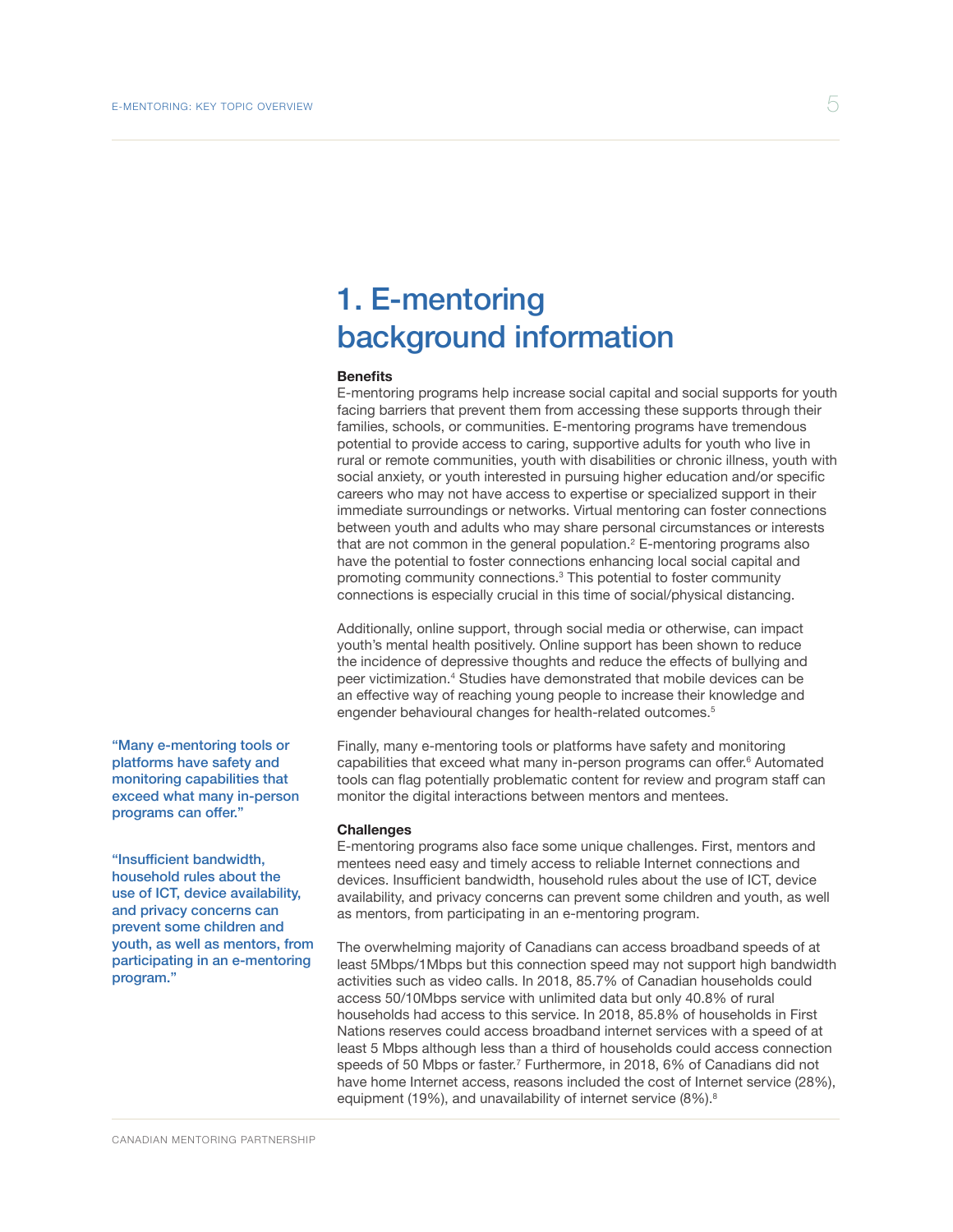<span id="page-5-0"></span>In 2014, approximately 6% of children and youth depended on schools, public libraries, or community centres to access the internet.<sup>9</sup> Programs must be prepared to offer technical support to help mentors and mentees interact, especially if the program is delivered through a custom platform instead of a commonly used technology (e.g. texting, social media platforms).10

Meaningful participation is also dependent on the mentors and mentees having requisite skills such as communication skills (including digital literacy skills), reading comprehension, and technological proficiency.11 E-mentoring programs may be more suitable for teenagers than children since they require emotional maturity and the ability to express emotions in digital communications.<sup>12</sup> Misunderstandings can occur when relationships take place solely through written communications as a recipient may be unaware of the sender's emotions or needs unless those are explicitly stated. Moreover, the absence of visual cues such as body language can obscure intent and impede clear communications.<sup>13</sup> Delays in responses can result in feelings of frustration or abandonment.<sup>14</sup>

Finally, sustaining a virtual relationship can be challenging as engagement levels and frequency of communications tend to diminish over time, especially once the initial enthusiasm wanes.<sup>15</sup>

#### **E-mentoring program types**

There are 3 main types of e-mentoring programs based on where the interactions between mentors and mentees take place:

- 1) programs that rely solely on ICT for interactions between mentors and mentees;
- 2) programs that blend ICT and some in-person interactions; and
- 3) programs where ICT is used to supplement primarily in-person interactions.

E-mentoring programs also use two main models for the interactions between mentors and mentees: synchronous interactions where participants interact simultaneously through video calls or live chats and asynchronous interactions where there may be a significant time lapse between sending and receiving messages such as emails, text messages, or forums.16

Some e-mentoring programs use a developmental relationship approach where the focus is initially placed on personal development and the youth's emotional well-being whereas others privilege instrumental (or goal-directed) relationships that focus initially on learning and developing skills most often to provide vocational or educational support. Currently, the majority of existing e-mentoring programs in the United States and Canada use a more instrumental than developmental approach.17 Nevertheless, Carmit-Noa Shpigelman stated that "online relationships conducted through e-mentoring can be similar to those developed in person in terms of their breadth, depth, and quality".<sup>18</sup>

"Online relationships conducted through e-mentoring can be similar to those developed in person in terms of their breadth, depth, and quality."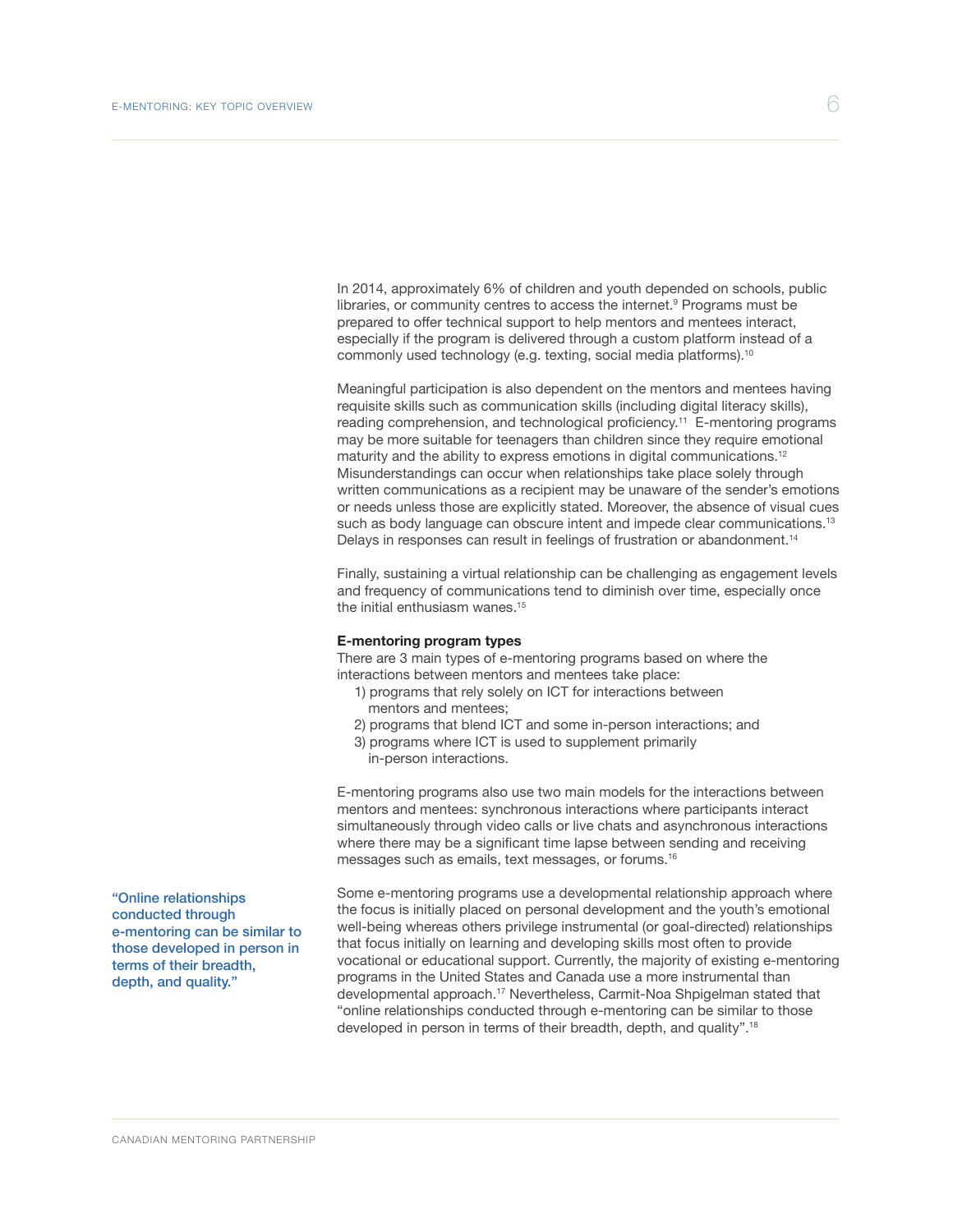### <span id="page-6-0"></span>2. E-mentoring research

E-mentoring programs are growing in popularity but there is limited rigorous research about the effectiveness of these programs.19 Peer-reviewed literature struggles to keep up with the rapidly changing e-mentoring landscape. Digital programs and platforms tend to constantly innovate whereas the research and scientific publication cycles tend to be much slower.

Current evidence on the effectiveness of e-mentoring programs is mixed. Some programs demonstrated positive effects and others showed no effect. More research is needed to identify which formats or program types work best for which youth and to measure the effectiveness of various program types on youth outcomes.<sup>20</sup>

Even though current research findings are limited, there is some consensus among researchers that programs focusing on task-based interactions can foster more successful virtual mentoring relationships. Regular and ongoing activities can help sustain digital relationships over time and make the interactions more attractive and genuine for youth.<sup>21</sup>

Researchers have identified some specific factors that moderate and mediate the effectiveness of e-mentoring programs and the impact on outcomes. According to MENTOR, factors that can moderate the effectiveness of e-mentoring programs include demographics, personal factors, interpersonal communication styles, accessibility, and program implementation. Factors that mediate the impact of a mentoring relationship include relationship satisfaction and conversational compatibility, and frequency of interactions. More research is needed to understand how and why these moderating and mediating factors impact youth outcomes.<sup>22</sup>

#### **Moderating factors**<sup>23</sup>

- Demographics. Youth in rural or remote locations or of lower socioeconomic status may benefit more from e-mentoring.
- Personal factors. Both a mentor and a mentee's personal circumstances can influence the effectiveness of an e-mentoring program. For instance, a mentor who is not as technology literate as a young person may find using technology to communicate challenging or limiting. On the other hand, a youth who needs support that goes beyond infrequent face-to-face meetings may find it comforting to be able to reach a mentor in real time.
- Interpersonal communication styles. A mentor who is used to talking by phone or face-to-face may struggle with the quick texts, emojis, or acronyms commonly used in chats. On the mentee side, emotional maturity may be important, as being able to share emotions in writing without the facial and body language cues available during in-person meetings is crucial.
- Accessibility. E-mentoring is potentially more accessible for youth with a physical, intellectual, or developmental disability or chronic health condition since it does not necessarily require that the mentoring interactions happen at a specific location.

"Regular and ongoing activities can help sustain digital relationships over time and make the interactions more attractive and genuine for youth."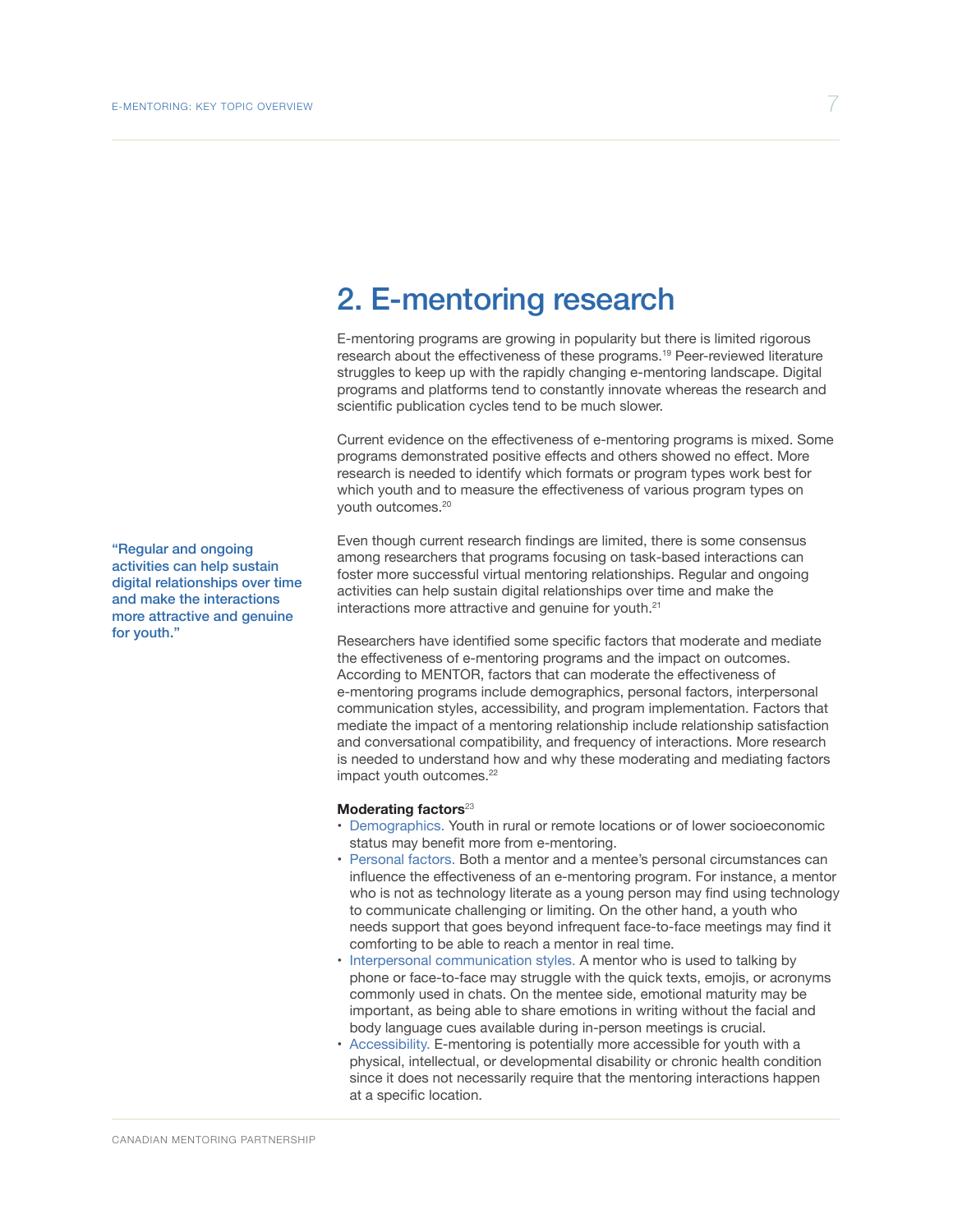<span id="page-7-0"></span>• Program implementation. Access to a stable mobile network or internet service is essential for the success of an e-mentoring program, as is easy access to technological support.

#### **Mediating factors**<sup>24</sup>

- Relationship satisfaction and conversational compatibility. Regardless of whether a program focuses primarily on developmental or instrumental relationships, there is emerging evidence showing that relationship satisfaction is closely tied to outcomes. One of the leading factors in relationship closeness is "electronic chemistry" — the ability of mentors and youth to connect electronically in ways that are mutually satisfying, fun, and imbued with personality despite the limitations of communicating digitally. In some cases, closeness and satisfaction can exceed in-person relationships because status and other factors are stripped away in the virtual environment, and users can craft perfect responses that represent their best selves at all times.
- Frequency of interactions. The frequency of communications in e-mentoring programs almost always dissipates over time, even in cases where the program is providing a curriculum or prompting ongoing exchanges. Programs should do everything they can to boost the frequency and depth of interactions that mentors and youth have since this is closely tied to outcomes and overall satisfaction with the experience.

Other factors that may contribute to relationship quality include perceived similarity, social presence, support, and the perceived utility of the relationship. In a digital context, many aspects of similarity are muted. Factors such as communication styles, values, and interests can play a greater role than gender, ethnicity, or socioeconomic background in helping matches feel similar. Matches with high perceived similarity often report higher levels of mentor support and overall match satisfaction.<sup>25</sup> Supportive behaviours such as informational support (offering guidance, advice, or useful information), tangible support (financial or material assistance, services), social support (communicating belonging), and emotional support (nurturing and communicating care) also contribute to relationship quality.26 Social presence refers to the feeling of being together and the ability to project physical and emotional presence and experience it from others. Social presence can be facilitated by sharing emotions, adding emojis, and disclosing appropriate personal information.<sup>27</sup> Finally, e-mentoring relationships may be more easily sustained if youth perceive them as being useful to them.28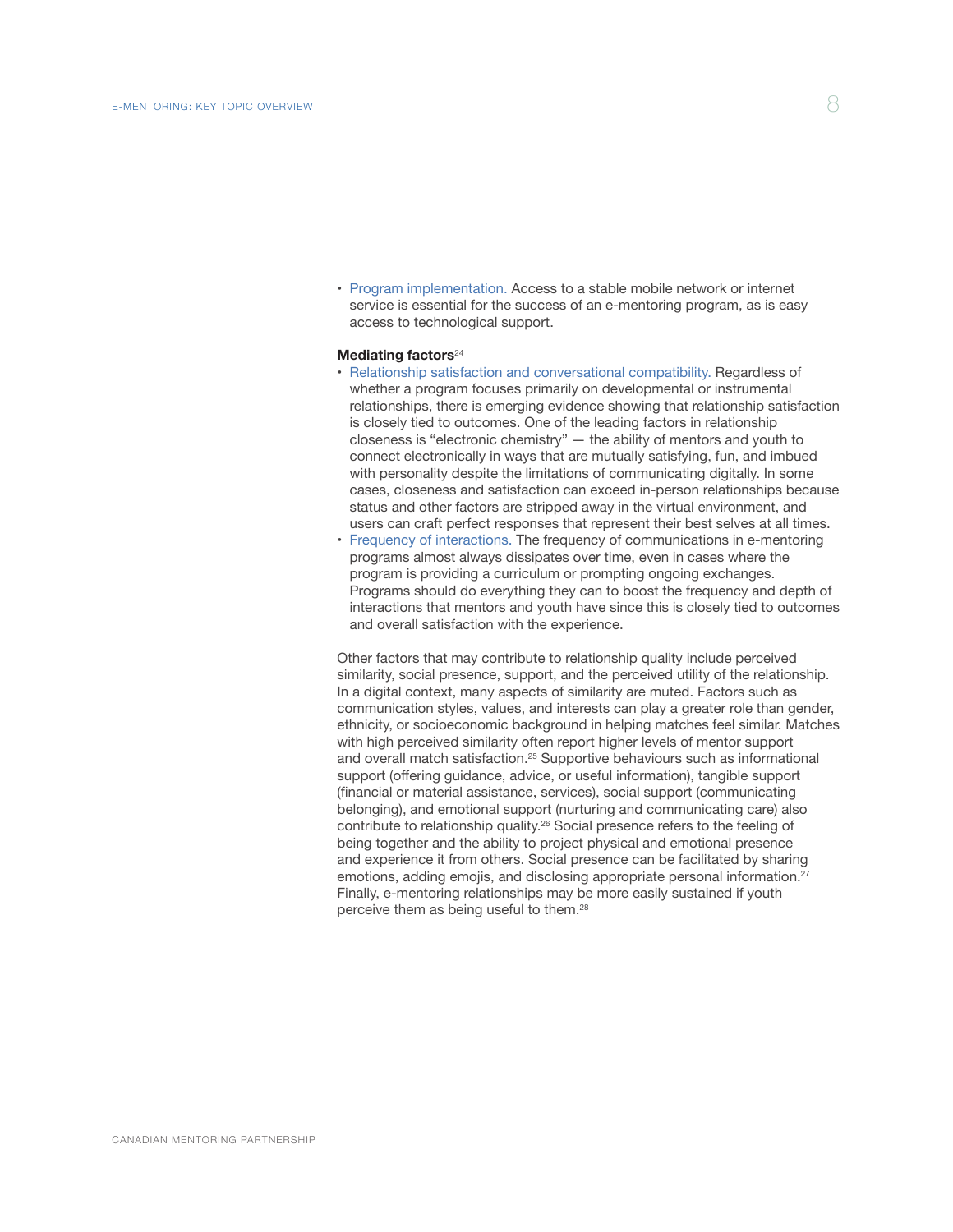### <span id="page-8-0"></span>3. E-mentoring principles and practices

While researchers, practitioners, and policy-makers work together to expand e-mentoring's evidence-base and strengthen its efficacy, some principles as well as emerging and promising practices offer guidance to mentoring service providers who wish to design and implement virtual mentoring programs or to temporarily transition in-person mentoring programs to a virtual environment.

#### **Program design**

*Principle: E-mentoring programs should have a theory of change and/or logic model that outlines the program's goals and outcomes and outline the benefits of offering mentoring virtually as opposed to in-person or the benefits of offering a blended in-person and virtual approach.*29

MENTOR found that the most common youth outcomes for e-mentoring programs include:

- Offsetting youth isolation and increasing feelings of belonging and connectedness;
- Providing access to subject-matter expertise and project/goal setting support;
- Increasing social supports and feelings of self-efficacy;
- Increasing social capital and the building of networks; and
- Offering mentees a safe space to share and process their feelings.<sup>30</sup>

#### **Selection of technology tool**

*Principle: E-mentoring programs should employ a user-centered approach when selecting their tools or platform.*

Programs should think "people, not platforms" and carefully consider how users will use the tools to achieve the program goals. The efficacy of a program depends on the alignment of the technology to its theory of change and how well the technology and the mentors' roles support the needs of the youth they serve.31 For in-person programs temporarily transitioning to a virtual environment, consider which tools could best support your pre-existing program goals. Since engaging mentors and mentees in task-based activities can help them build and maintain a more successful relationship, it is also important to consider how technological tools can facilitate, or on the contrary, impede these activities.

Virtual mentoring programs are delivered through a wide variety of technological media such as emails, forums and discussion boards, video calls, live chats, SMS or instant messaging, and multi-feature platforms. Each medium has specific strengths and challenges such as their ease of use, immediacy, monitoring capabilities, activity integration (for a brief overview of each medium's strengths and challenges, see MENTOR's E-mentoring Supplement).\* Additionally, programs should consider whether custom or commonly used

"Programs should think "people, not platforms" and carefully consider how users will use the tools to achieve the program goals."

[\\*Garringer et al, E-mentoring Supplement, p. 10. https://www.mentoring.org/new-site/wp-content/](https://www.mentoring.org/new-site/wp-content/uploads/2019/12/E-Mentoring-Supplement-to-EEP-1.pdf) uploads/2019/12/E-Mentoring-Supplement-to-EEP-1.pdf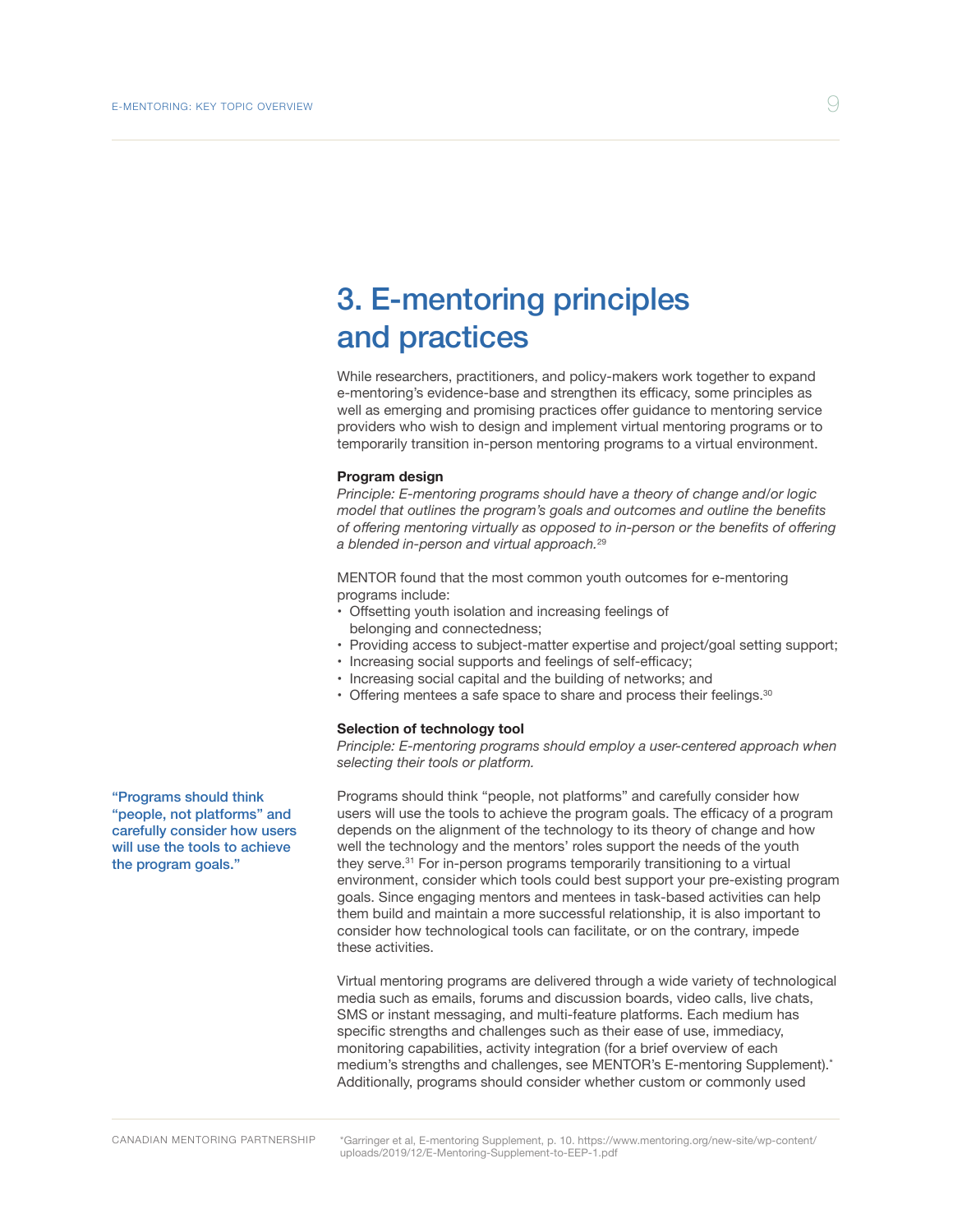<span id="page-9-0"></span>technologies can best serve their audience and program goals. Commonly used technological tools are often more affordable and more easily integrated into users' daily lives but they generally provide more limited monitoring and control opportunities for programs and they may introduce privacy and security issues. Custom technological tools can be optimally aligned to a program's goals and offer superior monitoring opportunities but they can be very costly to develop and maintain. Furthermore, given the rapid pace of technological innovation, they can quickly become obsolete without ongoing development efforts (for a more in-depth look at the "Issues associated with the type of software platform employed in an e-mentoring program", see MENTOR's E-mentoring Supplement).†

Programs should consider if the tool is accessible for all its intended users (device and internet access, mobile-friendliness, privacy, skills requirements), including users with disabilities (taking into consideration Canadian accessibility laws). Programs should consider whether users have the required bandwidth to engage seamlessly with the tool. Low bandwidth and immediacy options can offer participants the most flexibility but may reduce feelings of social presence whereas high bandwidth and immediacy options can be more engaging but may be less accessible for some users (see Appendix A: Bandwidth Immediacy Matrix). Other aspects to consider include security issues such as password protection, user privacy, and data safety as well as the ability for a program to manage users.

#### **Training**

*Principle: Mentor and mentee training should be tailored to address the technical and communications skills needed to develop successful virtual relationships.*

In addition to the topics typically covered in the training sessions for face-toface mentoring programs, MENTOR stated that virtual mentoring programs should provide strong pre-match training for mentees and mentors on:

- The use of the technological platform or tool:
- The expectations regarding the frequency of communications and response times;
- The development or strengthening of the skills needed to have an online voice and a relatable communication style;
- The importance of participants sharing appropriate personal information, asking questions, and using an informal conversational style;
- Icebreakers and conversation starters;
- The unique challenges of ICT and e-mentoring programs; and
- Internet safety.<sup>32</sup>

Even in our increasingly digital world, both youth and mentors will likely need training on how to be effective online communicators. Mentors may need training on how to be youth-focused and relationship-oriented as opposed to task-oriented, how to use emojis, gifs, or memes, how to use strategic personal disclosures to build trust, and how to convey complex emotions online. Youth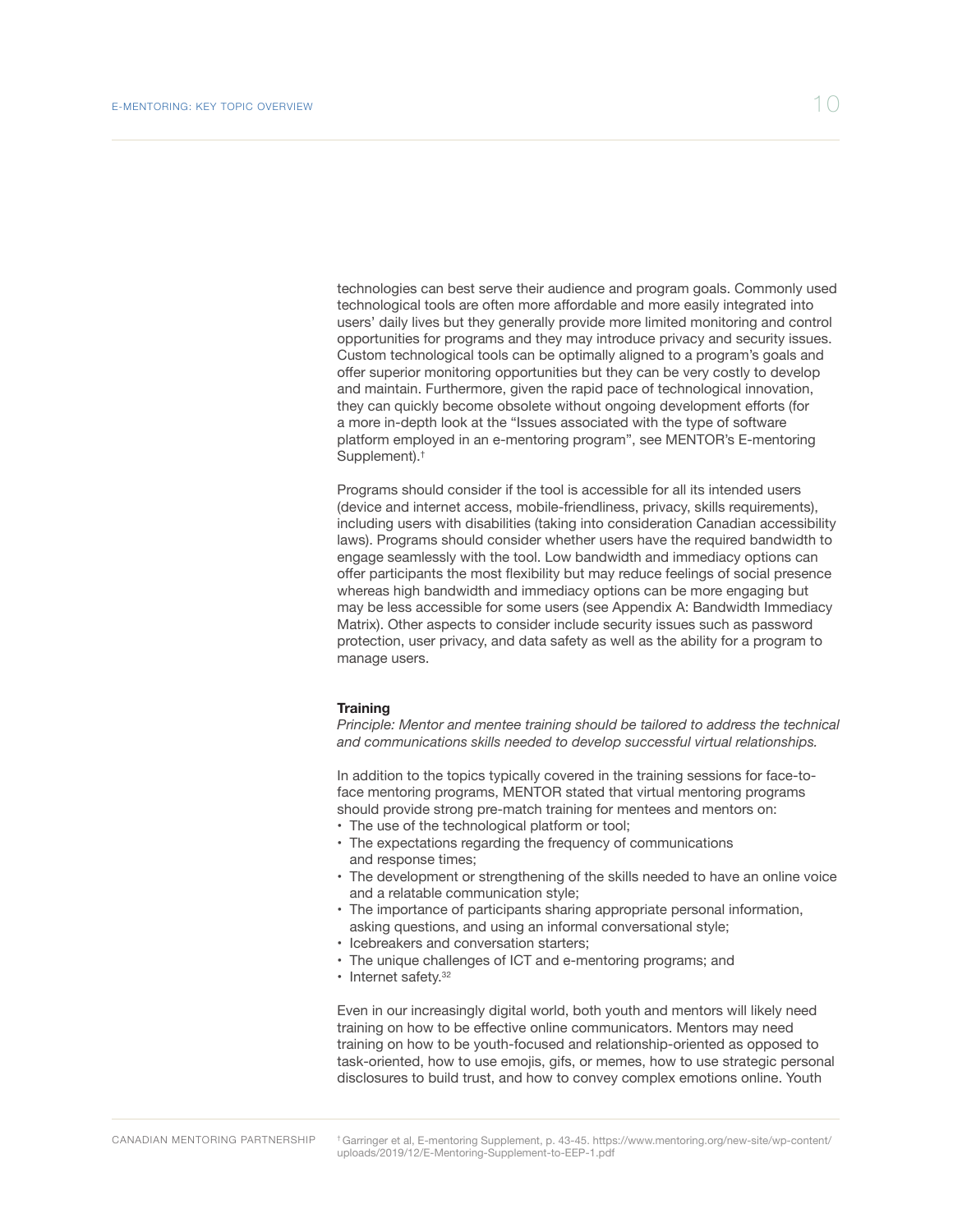<span id="page-10-0"></span>may need to develop their ability to compose lengthy responses as opposed to short answers, their ability and willingness to share personal information or feelings, and their capacity to implement the advice received from their mentors.<sup>33</sup>

Matches transitioning from in-person to online interactions may need guidance and support about the effective use of the ICT tool and the expectations regarding online communications.

#### **Monitoring and evaluation**

*Principle: Virtual mentoring programs should monitor mentoring relationships and evaluate program implementation and effectiveness.*

Technological tools, especially custom tools, can allow for the collection of comprehensive data about match interactions such as frequency and length of interactions and response times. Filters and other security features can automatically intercept inappropriate content and flag it for review. If the tool allows it, program staff should regularly analyze the data collected to ensure that participants are not sharing inappropriate information and to track user engagement and identify matches that may need additional support, coaching, or encouragement.34

Digital tools may facilitate the administration of some evaluation tools such as pre- and post-match questionnaires for mentors and mentees. However, programs and researchers should consider collecting and analyzing qualitative data (e.g. interviews with participants) to address the social desirability bias that may be present in self-reported questionnaires and to assess if and how virtual mentoring programs achieve desired outcomes.<sup>35</sup>

#### **Policies and procedures**

*Principle: Virtual mentoring policies should address issues specific to the digital space including user privacy and confidentiality.*

Among other things, MENTOR suggests that virtual mentoring program policies should include:

- Appropriate use of technology;
- Expectations around the frequency of communications and response times;
- Rules around in-person contact or other digital contacts between mentors and mentees outside of the program's platform (during and after the program);
- User privacy and confidentiality, including clearly stating the measures that the program takes to monitor the matches' interactions and ensure the safety of the participants and data storage policies;
- How to access technical or relationship support.<sup>36</sup>

In-person programs temporarily transitioning to virtual relationships, may consider amending their policies or creating guidelines to delineate appropriate digital relationships.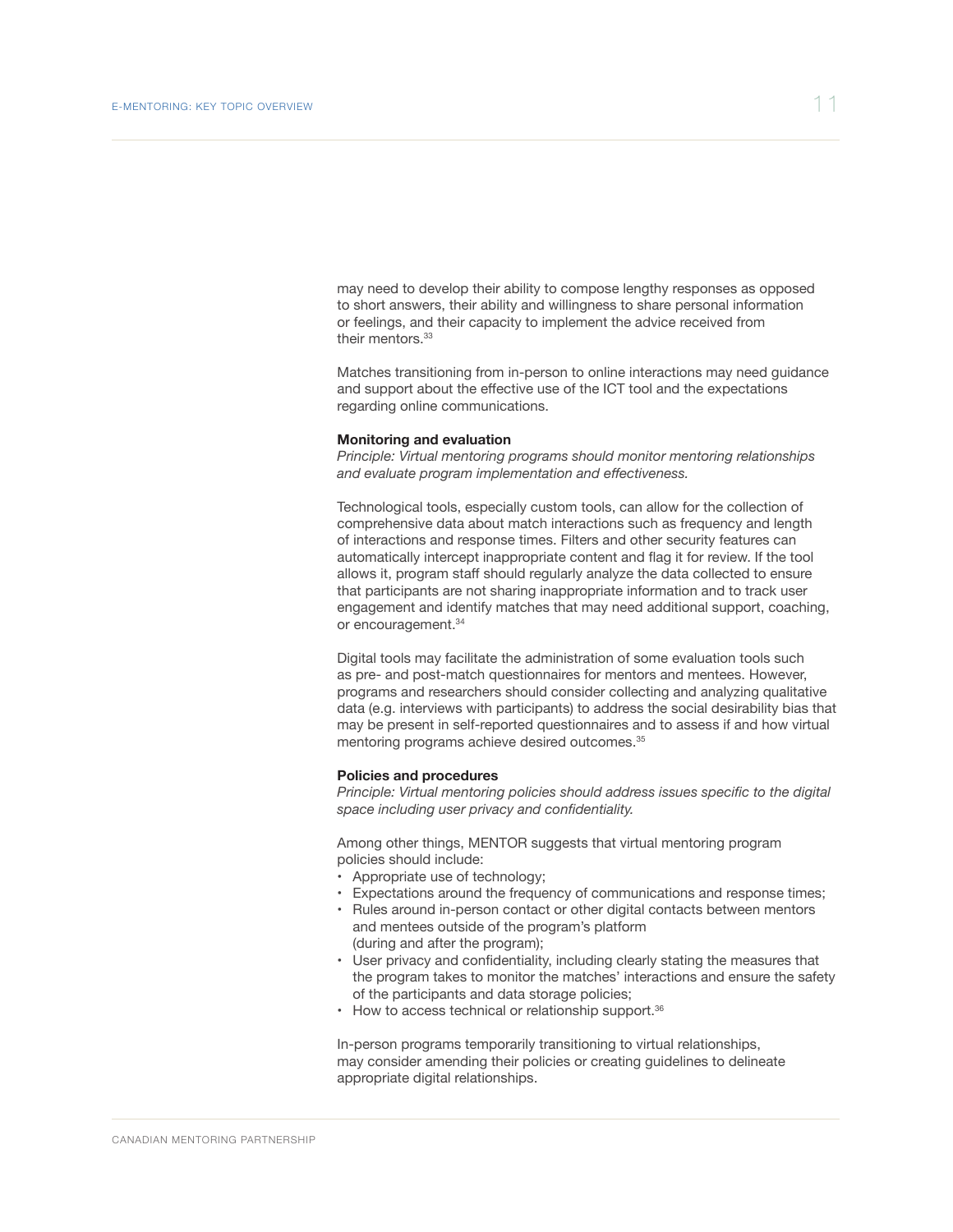#### <span id="page-11-0"></span>**Guiding questions for designing an e-mentoring program or to transition from in-person to virtual interactions**

| Area                                                 | <b>Guiding questions</b>                                                                                                                                                                                                                                                                                                                                                                                                                             |
|------------------------------------------------------|------------------------------------------------------------------------------------------------------------------------------------------------------------------------------------------------------------------------------------------------------------------------------------------------------------------------------------------------------------------------------------------------------------------------------------------------------|
| Define program goals and<br>structure                | What is the purpose of the program? What is the program's theory of change? Why is a<br>virtual medium suitable and useful to achieve the program goals?                                                                                                                                                                                                                                                                                             |
|                                                      | For in-person programs transitioning to virtual relationships: Should the theory of change be<br>adjusted? How can the program goals be achieved in a digital environment?                                                                                                                                                                                                                                                                           |
| Choose the technology<br>(users, not platforms)      | Will your program use asynchronous or synchronous communications? Will you use custom<br>technology or commonly available technology? Will it use low or high bandwidth tools? Is<br>the technology accessible for your intended users (internet connection, device availability,<br>privacy, accessibility, users with disabilities)?                                                                                                               |
|                                                      | For in-person programs transitioning to virtual relationships: Which tools best align with the<br>program's theory of change? What is the program and the staff's capacity to manage a digital<br>tool?                                                                                                                                                                                                                                              |
| Outline activities and<br>communication expectations | What will the mentors and mentees do when they interact (or in-between their interactions)?<br>How often will mentors and mentees interact (frequency)? How long will the program take<br>(duration)?                                                                                                                                                                                                                                                |
|                                                      | For in-person programs transitioning to virtual relationships: What activities could matches<br>do in a virtual environment? Do matches require additional activity ideas? Do matches<br>require a clarification around meeting and communication expectations?                                                                                                                                                                                      |
| Create and deliver training                          | How will you train mentors and mentees before they are matched? What do they need<br>to know about the technological tool? What skills do they need for effective virtual<br>communications? What do they need to know about the program goals and communication<br>expectations? What training does your staff need?                                                                                                                                |
|                                                      | For in-person programs transitioning to virtual relationships: Do matches need additional<br>training on online communications or the use of the technological tool?                                                                                                                                                                                                                                                                                 |
| Monitor and support matches                          | How will you offer ongoing support to mentors and mentees during the program? How will<br>you monitor matches to ensure that they are on track to meet the program goals?                                                                                                                                                                                                                                                                            |
|                                                      | For in-person programs transitioning to virtual relationships: How should monitoring<br>processes be modified? How can programs offer support to matches?                                                                                                                                                                                                                                                                                            |
| Evaluate program implementation<br>and outcomes      | How will you evaluate your program and track youth outcomes? Will you be using qualitative<br>and/or quantitative methods to evaluate your program's outcomes?                                                                                                                                                                                                                                                                                       |
|                                                      | For in-person programs transitioning to virtual relationships: What information can programs<br>collect online or by phone? Should metrics or evaluation frameworks be adjusted to the<br>online environment?                                                                                                                                                                                                                                        |
| Ensure privacy and data safety                       | Do your policies include user privacy and data safety protocols? How will you manage<br>parental consent (if applicable)? How will you manage user information before, during, and<br>after the program? Where are the platform or tool's servers located (e.g. Canada or the<br>United States)? If your program uses a commonly available technology, does the app or<br>software developer collect and potentially share or sell user information? |
|                                                      | For in-person programs transitioning to virtual relationships: Should programs adjust their<br>policies or create temporary guidelines to delineate processes and expectations?                                                                                                                                                                                                                                                                      |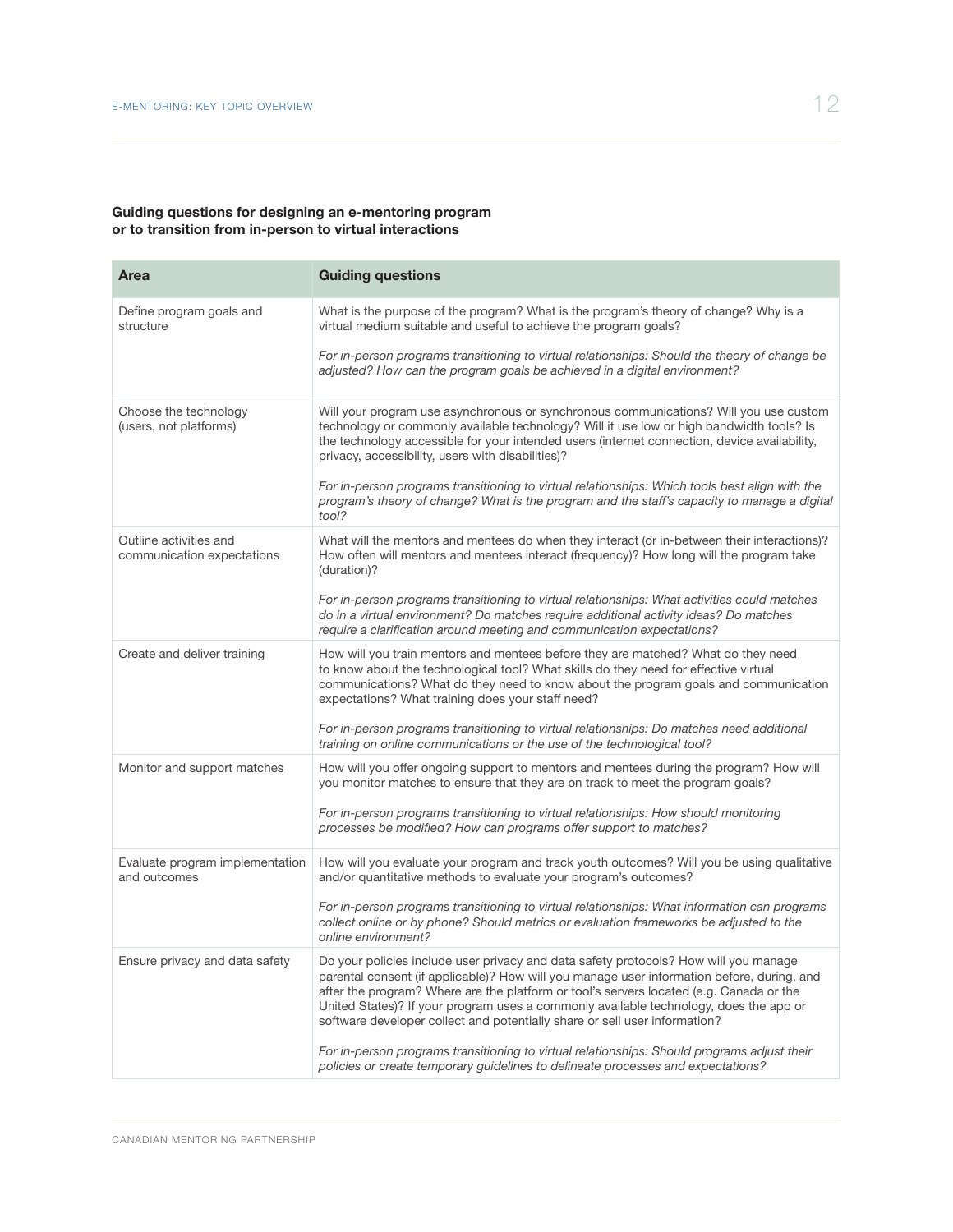<span id="page-12-0"></span>"To strengthen the evidence-base, researchers, practitioners, and policymakers will need to work together to further examine e-mentoring's emerging and promising practices."

E-mentoring programs have tremendous potential to complement in-person program offerings and support our efforts to remove barriers and increase young Canadians' access to quality mentoring opportunities.

Although telementoring or e-mentoring programs have existed since the 1990s, the field remains understudied. Rigorous research in the field remains sparse and the rapid innovation pace of the ICT field does not easily align with the natural cycles of academic research. To strengthen the evidence-base, researchers, practitioners, and policymakers will need to work together to further examine e-mentoring's emerging and promising practices. In the next few years, it will be crucial to develop our understanding of which types of programs work best to achieve specific outcomes or which ones are best suited to specific youth populations.

#### **Additional Resources**

National Mentoring Resource Center (United States). E-Mentoring. https://nationalmentoringresourcecenter.org/index.php/what-works-inmentoring/key-topics.html?layout=edit&id=204

MENTOR: The National Mentoring Partnership (United States). E-mentoring https://www.mentoring.org/ementoring/

#### Search Institute (2020), Checklist: Building Developmental Relationships During the COVID-19 Crisis

https://www.search-institute.org/wp-content/uploads/2020/03/Coronaviruschecklist.pdf

For Canadian research on e-mentoring see Dr. Kevin O'Neill's work: O'Neill, D. K., Asgari, M., & Dong, Y. R. (2011). Trade-offs between perceptions of success and planned outcomes in an online mentoring program. Mentoring & Tutoring: Partnership in Learning, 19(1), 45–63.

O'Neill, D.K., Weiler, M.J., and Sha, L. (2005). Software support for online mentoring programs: A research inspired design. Mentoring & Tutoring 13(1), 109–132.

O'Neill, D. K., & Harris, J. B. (2004). Bridging the perspectives and developmental needs of all participants in curriculum-based telementoring programs. Journal of Research on Technology in Education, 37(2), 111–128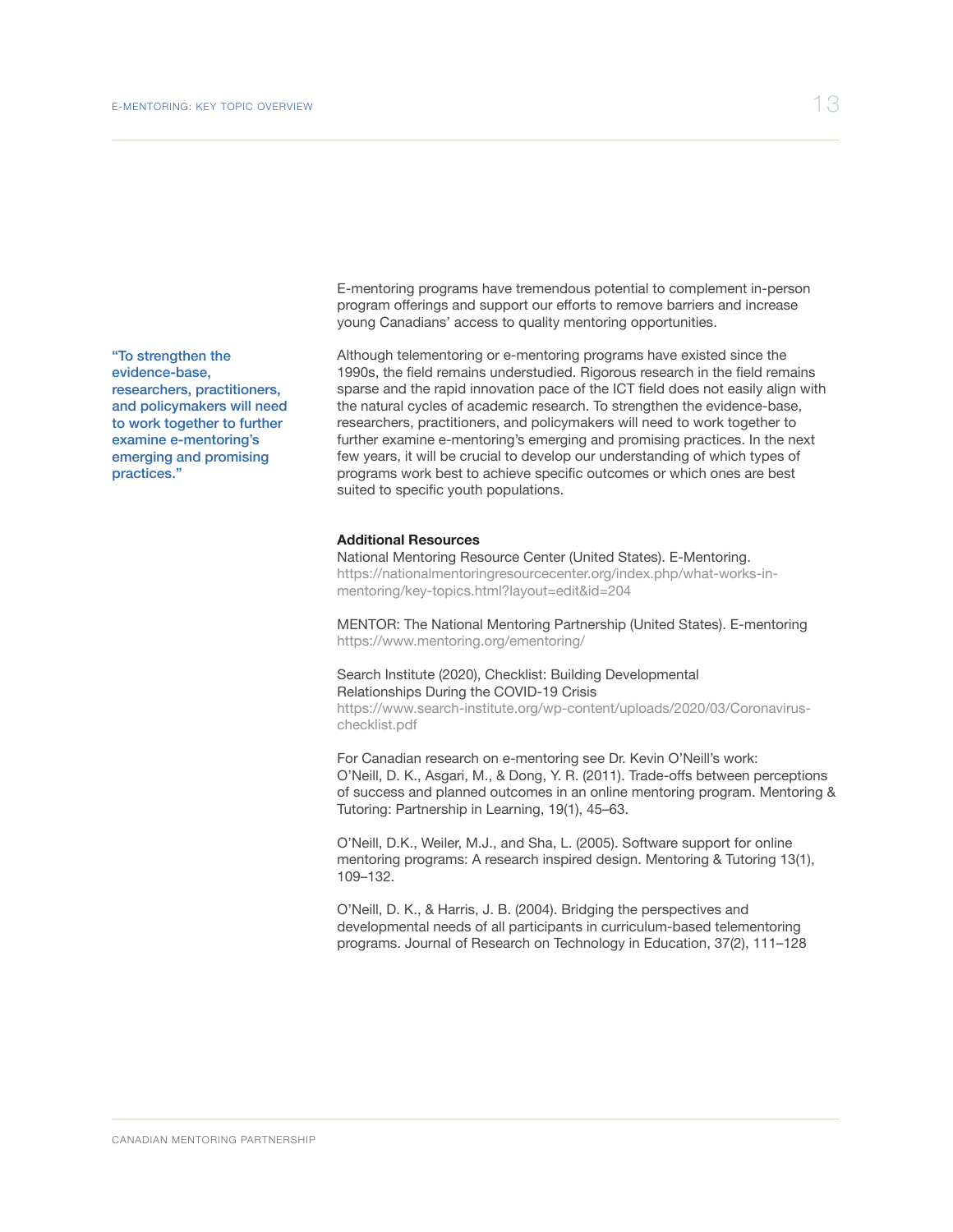#### <span id="page-13-0"></span>**Appendix A: Bandwidth and Immediacy Matrix**